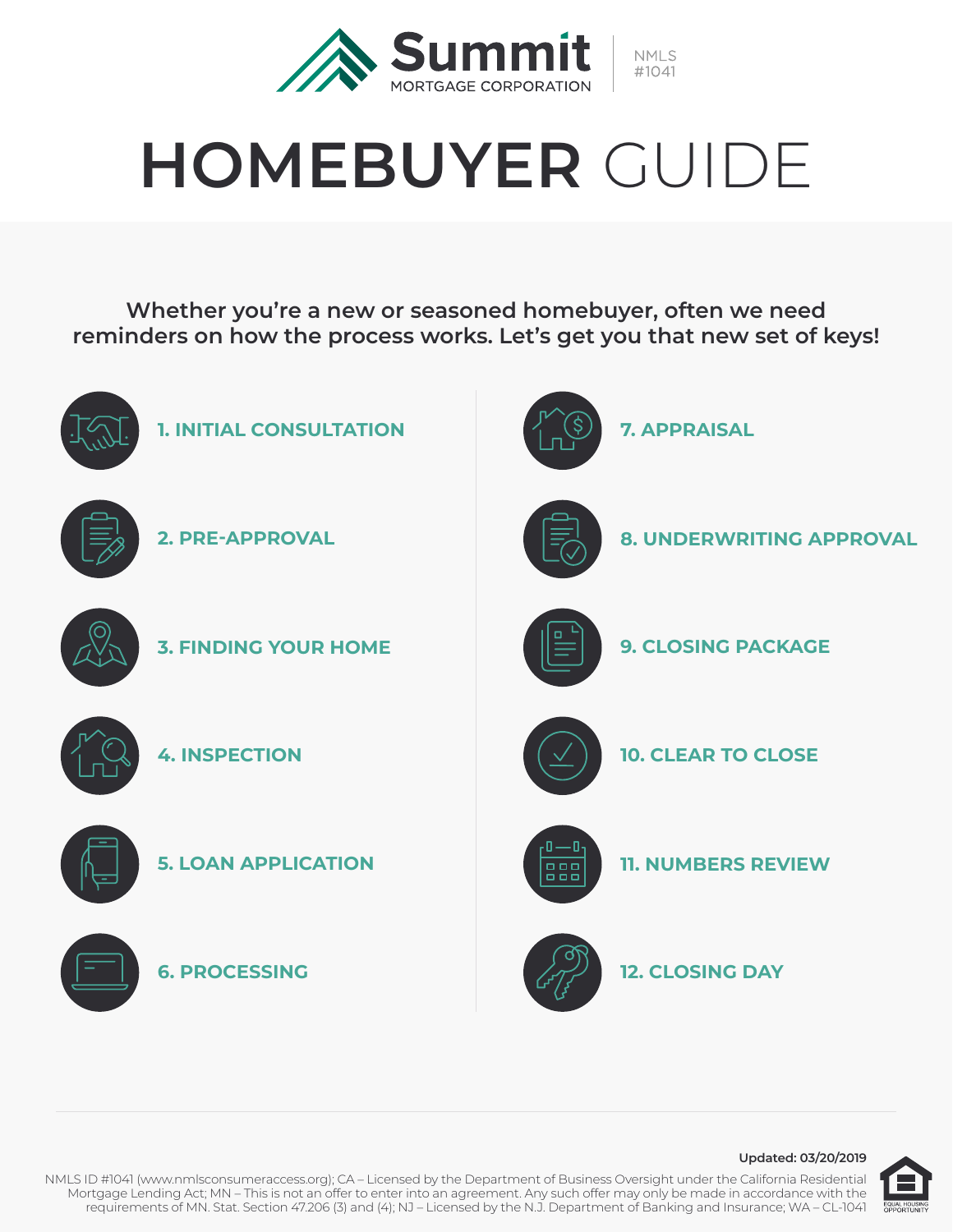

# **1. INITIAL CONSULTATION**

#### **We'll outline your buying potential.**

We will inquire about your income, assets, liabilities and credit so we can assess your current **debt-to-income ratio** and determine a qualifying payment or purchase price. At this time we will also be asking you questions to determine your needs and goals for the home purchase.

*Debt-to-income ratio: This is a key ratio used to determine the amount of money you can borrow. It's your monthly payment obligation divided by your gross monthly income.*



# **2. GETTING PRE-APPROVED**

#### **Provide all requested documentation (a list of typical documentation follows on page 3 of this guide).**

Pre-approval is not required to start home shopping, but we highly suggest getting approval beforehand so you can shop in confidence. In a competitive buying environment, pre-approvals can often times have the upper hand in multiple offer situations. Summit Mortgage also offers a **\$10,000 underwriting guarantee\*** to approved buyers which can make your offer stand out against others. Pre-approval is based on your provided documentation. This documentation provides information such as your **credit score**, **PITI**, **PMI**, **escrow payment**, and **loan types**.

*\$10,000 underwriting guarantee: \*For qualifying borrowers, if your loan doesn't close, we'll pay the seller \$10,000 out of our own pocket. Some limitations may apply.*

**Credit score:** *Your credit score is a major factor in determining if you'll be approved for a home loan. It will also impact the interest rate you qualify for. There are three major credit bureaus: Equifax, Experian, and TransUnion. Data from your credit score is categorized into five major elements that make up your credit score: payment history, amounts owed, length of credit history, new credit, and types of credit used.* 

**PITI:** An acronym for the total mortgage payment, which is made up of Principal, Interest, Real Estate Taxes, and Insurance.

*PMI (Private Mortgage Insurance): Insurance provided by a private company to protect the mortgage lender against losses that might be incurred if a loan defaults.*

*Escrow payment: An amount paid along with monthly mortgage payment for items such as taxes or homeowners insurance.*

*Loan types: There are many types of mortgages available. Your Summit Mortgage loan officer will help you understand your options so that you can make an informed decision. Use the table on the next page as a guide.*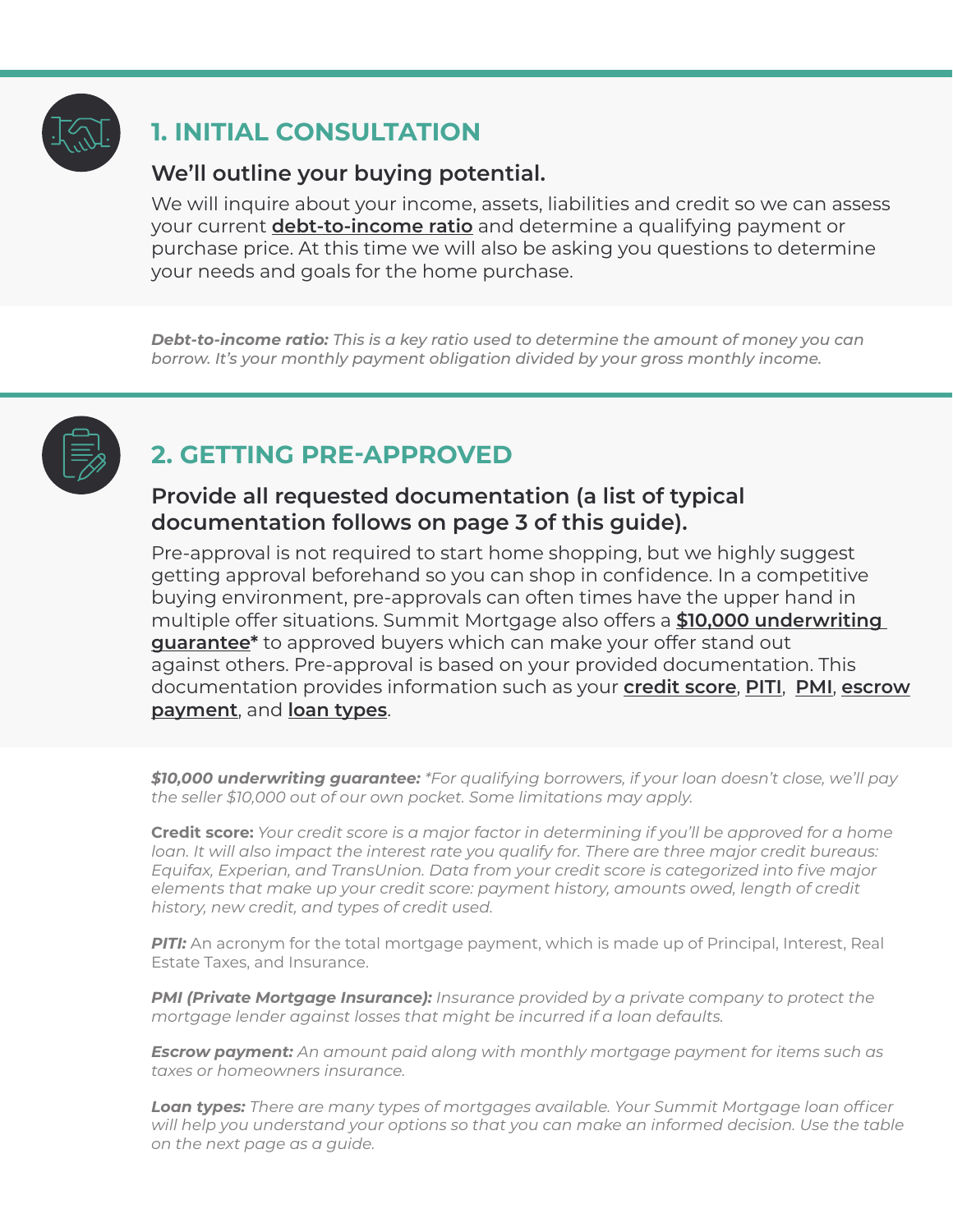| <b>LOAN TYPE</b>                                                                                                                                                                   | <b>FEATURES</b>                                                                                                                                                                                                                                                                                                                       | <b>WHO MAY BENEFIT</b>                                                                                                       |
|------------------------------------------------------------------------------------------------------------------------------------------------------------------------------------|---------------------------------------------------------------------------------------------------------------------------------------------------------------------------------------------------------------------------------------------------------------------------------------------------------------------------------------|------------------------------------------------------------------------------------------------------------------------------|
| <b>Fixed-rate mortgage</b>                                                                                                                                                         | ·Predictable monthly payments.<br>·Rate will remain the same over<br>the entire term.                                                                                                                                                                                                                                                 | Buyers who plan to live in the<br>home for a long period of time or<br>want predictable payment.                             |
| Adjustable-Rate Mortgage<br>(ARM): The rate may go up<br>or down on pre-determined<br>dates reflecting current market<br>conditions.                                               | The initial interest rate is<br>generally lower than that of a<br>fixed rate.<br>The initial interest rate is locked<br>in for a fixed period of time.<br>·There are different introductory<br>periods of time to choose from<br>(e.g. 5-year, 7-year, 10-year).<br>After the introductory period,<br>the rate can adjust every year. | Buyers that would like to have<br>a lower monthly payment<br>compared to a fixed-rate<br>mortgage.                           |
| FHA Loan: The Federal Housing<br>Administration designed these<br>loans to meet the needs of low or<br>moderate incomes.                                                           | ·Low, 3.5% minimum down<br>payment required.<br>·Flexible qualifying guidelines.                                                                                                                                                                                                                                                      | Buyers looking to make a lower<br>down payment or have limited<br>funds for a down payment.                                  |
| VA Loans: The Department of<br>Veterans Affairs guarantees loans<br>for qualified veterans.                                                                                        | ·100% financing on qualified<br>transactions.<br>Gift funds can be used for all or<br>a portion of the down payment<br>and closing costs.<br>·No mortgage insurance required.                                                                                                                                                         | Active-duty service members<br>and veterans and surviving<br>spouses who have not remarried.                                 |
| <b>USDA Loans: Guaranteed by the</b><br>US Department of Agriculture.                                                                                                              | ·Low or no down payment.<br>·Flexible qualifying guidelines.<br>·Property must be located in<br>qualifying rural area.<br>·Maximum income based on<br>geographic area.                                                                                                                                                                | Buyers who live outside<br>metropolitan areas and are<br>looking to make a lower down<br>payment.                            |
| <b>Conventional Loans: Fannie Mae</b><br>and Freddie Mac conforming &<br>non-conforming loans.                                                                                     | ·Low down payment with<br>mortgage insurance on<br>conforming loan limits.<br>·No MI with 20% down.                                                                                                                                                                                                                                   | Buyers with more money to put<br>down and lower debt-to-income<br>ratios.                                                    |
| HomeReady(R) & Home<br>Possible(R)                                                                                                                                                 | ·Low down payment<br>·Lower mortgage insurance than<br>traditional conventional loans.<br>At least one borrower must<br>complete homebuyer education.                                                                                                                                                                                 | Buyers with low or moderate<br>monthly income or have limited<br>funds for a down payment.                                   |
| <b>HomePath: Fannie Mae Real</b><br>Estate Owned (REO) properties.                                                                                                                 | ·Low down payment<br>·No mortgage insurance<br>·No appraisal.                                                                                                                                                                                                                                                                         | Investors who want to purchase a<br>pool of foreclosed properties with<br>the intent to renovate and rent<br>the properties. |
| <b>Down Payment Assistance</b><br>Programs: funded by private<br>and public partnerships,<br>organizations either state, county<br>or city sponsored, non-profit<br>entities, etc. | ·Low down payment first<br>mortgages or stand alone 2nd<br>mortgages.<br>Income limitations.                                                                                                                                                                                                                                          | Buyers who need help covering<br>down payment and/or closing<br>costs.                                                       |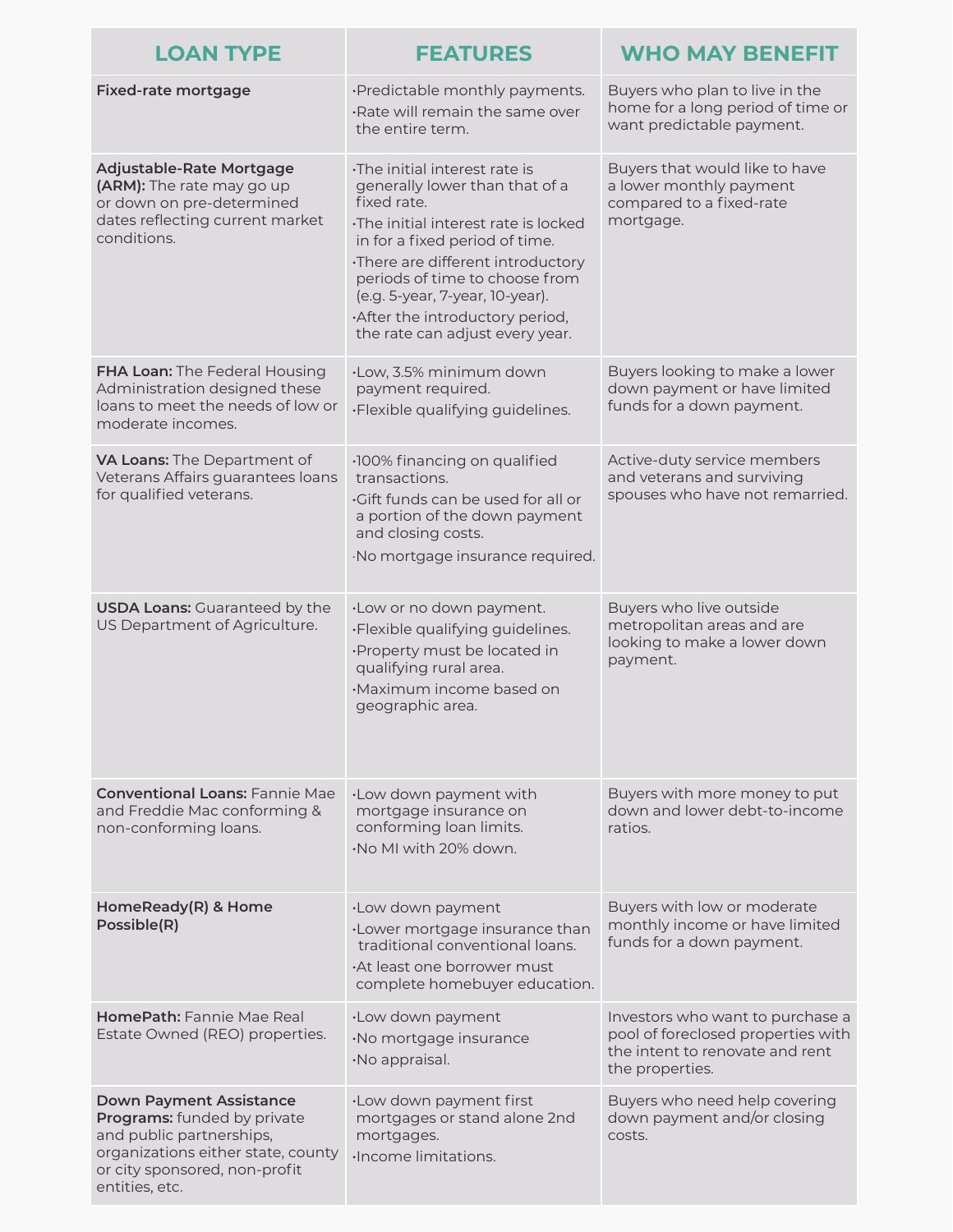## **DOCUMENT CHECKLIST**

#### **Income and Identity Information: This is how you'll demonstrate to lenders that you are who you say you are and that you receive a regular income and will be able to afford the monthly mortgage payments.**

#### **ALL HOMEBUYERS MUST PROVIDE:**

- Full legal name, social security number and date of birth.
- Current driver's license or other government-issued photo ID.
- o Residence history for the past two years, phone number and email address.
- Employment history for the past two years.
	- A written explanation if you have been employed less than two years or if employment gaps exist.
- Primary and secondary sources of income.
- o Bank account balances including retirement accounts.
- o Source of funds documentation for any large deposits on bank statements.
- o Divorce Decree/Marital Settlement Agreement (if applicable).

#### **W-2 EMPLOYED APPLICANTS MUST PROVIDE:**

- W-2 statements from the last two years.
- o Pay stubs fore the past 30 days.
- Federal tax returns (1040s) for the past two years, all pages.

#### **SELF-EMPLOYED APPLICANTS MUST PROVIDE (CORPORATION OR PARTNERSHIPS):**

- o Business tax returns for the past two years, all pages, including K1 statements.
- A year-to-date profit and loss statement and balance sheet

#### **Additional Assets: This is how you'll demonstrate to lenders that you'll be able to fund your down payment and any closing costs.**

- o Bank account balances including retirement accounts.
- o Gift donor information (if applicable).
- o Settlement statement (if using funds from the sale of a property).
- o Sale of assets documentation (proof of ownership, proof of sale, proof of funds transferred/deposited).
- Mortgage Statements for all properties owned.

#### **Payment History: This is how you'll demonstrate to lenders that you manage your finances responsibly and make your debt payments on time.**

- o Monthly debt obligations
- o Bankruptcy discharge paperwork for bankruptcies in your credit history.

#### **Purchase Property Information**

- $\circ$  The address of the property being purchased, if you have it, along with the purchase price
- Estimates of annual property taxes, homeowner's insurance and homeowner association dues (if any).
- A purchase contract signed by all parties (Purchase Loan).
- o Homeowners insurance information, including the agent's name and phone number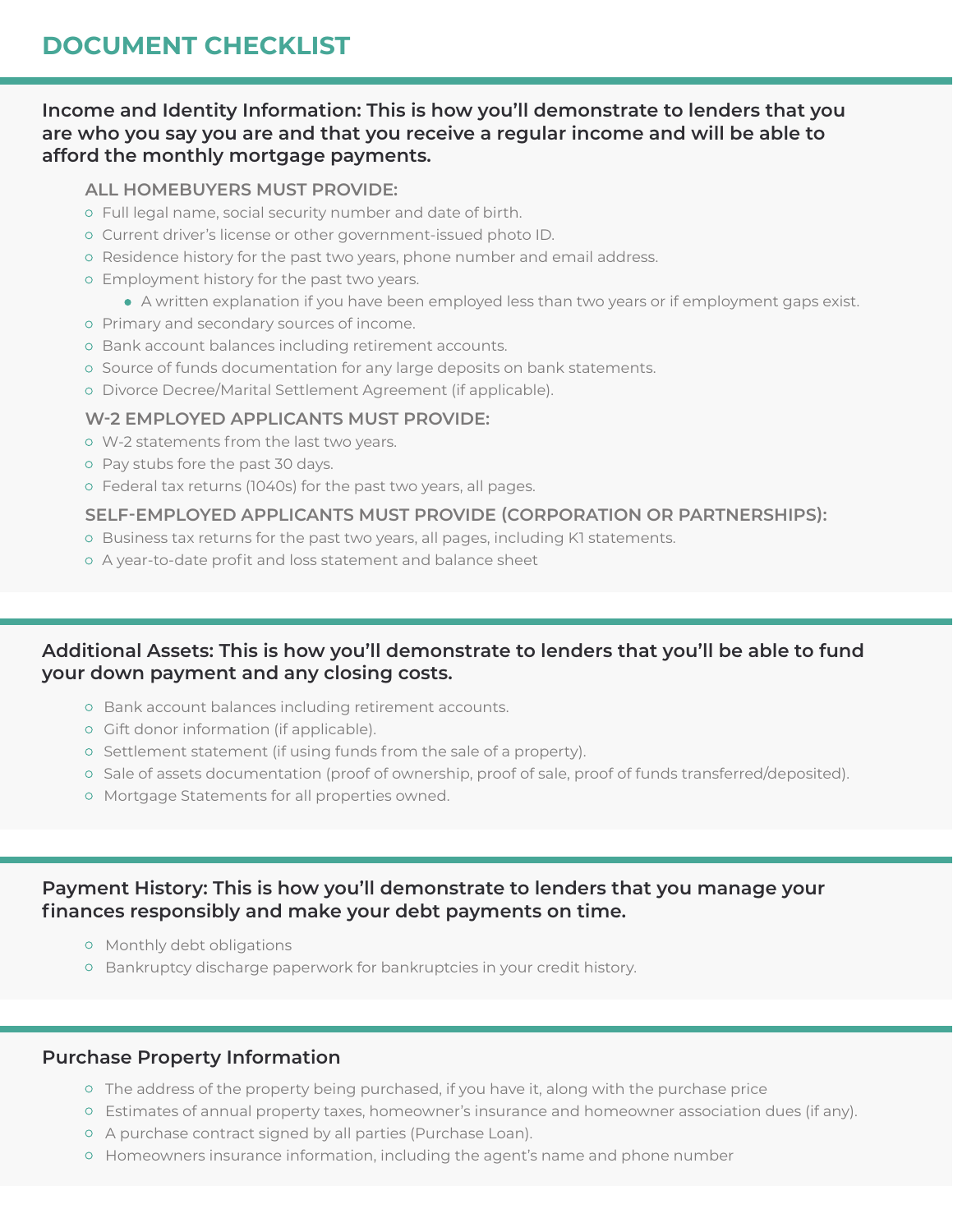## **3. FIND YOUR HOME, MAKE AN OFFER, SIGN THE PURCHASE AGREEMENT**

#### **Ask your real estate agent about earnest money and seller-paid closing costs.**

*Purchase agreement: This is the document received after mutual acceptance on an offer, which states the final sale price and all terms of the purchase. The specific items in this contract vary by state.*

*Earnest money: Buyer pays this to the seller before closing to ensure the buyer's seriousness about purchasing the home. This money is not an additional cost and will be credited towards the purchase price at closing.*

*Seller-paid closing costs: Closing costs associated with your loan that are paid by the seller's proceeds to reduce out-of-pocket expenses for you.*



## **4. HOME INSPECTION**

**You have the choice to order a home inspection at this time. Your real estate agent will assist with ordering this and will let you know the upfront cost of the inspection.**

*Home inspection: Your home inspection should be performed by an inspector who will educate you and provide details on the home's condition for existing and potential problems. While home inspections are not mandatory, they are highly recommended so that you are aware of problems before you decide to buy a property. These problems could result in offering a lower purchase price, or moving on and finding a home that is better suited for you.*



## **5. MORTGAGE LOAN APPLICATION**

**You've been pre-approved for a loan. You've found a home that meets your needs, and you've made an offer to buy it. The seller has accepted your offer.** 

Your loan officer will let you know what you will need to complete our loan application. This is a straightforward step in the process, but necessary to complete and send your status into the processing stage.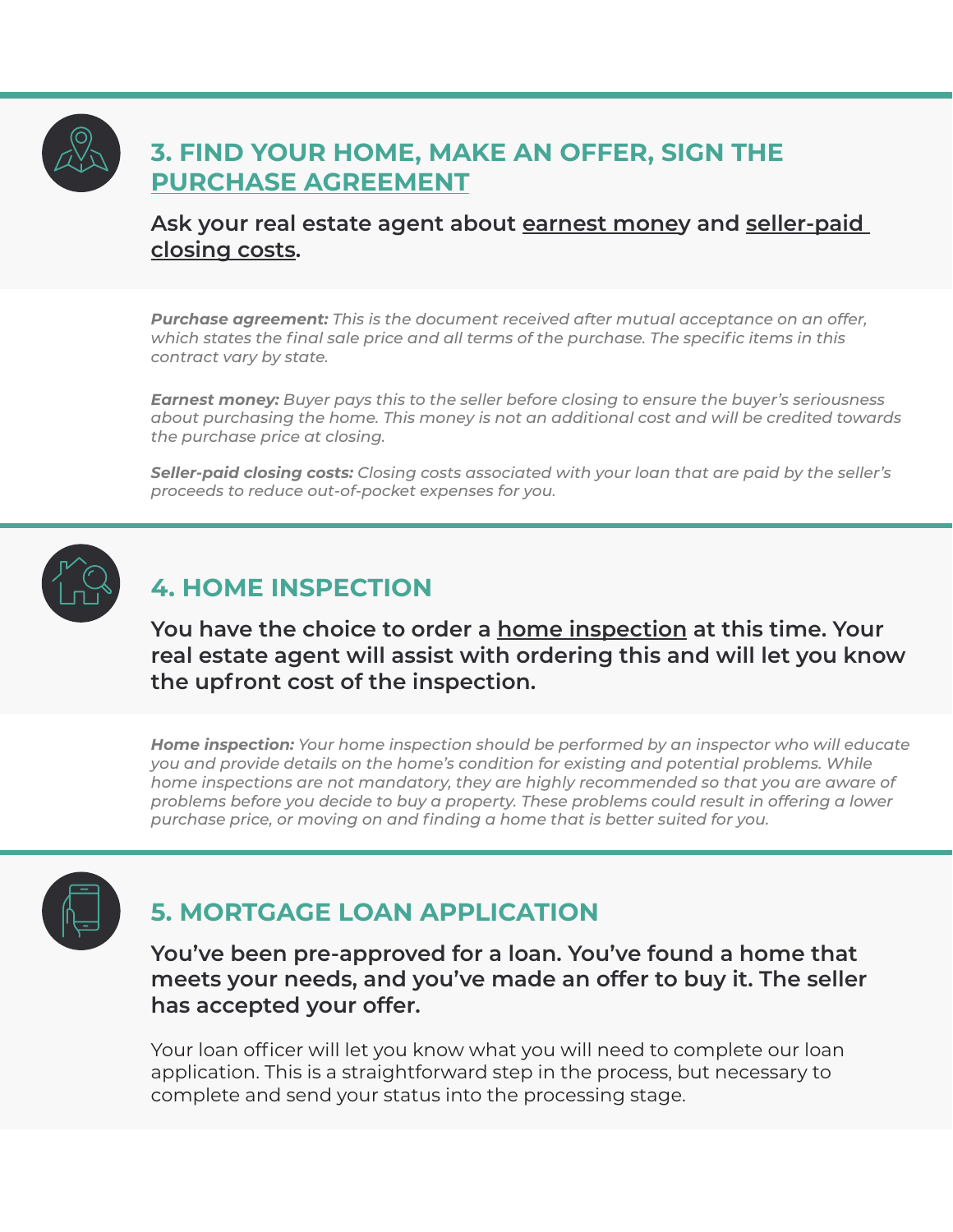

## **6. INITIAL PROCESSING**

#### **Once you have a purchase agreement and a completed loan application, your file will move into the processing stage. This is another important step in the loan approval process.**

Loan processors collect a variety of documents from you, as well as the property being purchased. They will review the file to ensure it contains all of the documents needed for the underwriting process (step 7 below).

Consult with your loan officer about locking in your interest rate and sign your initial disclosures. Also at this time, you will be asked to obtain homeowners insurance.

*Locking in your interest rate: A rate lock is a guarantee from a mortgage lender that they will give you a certain interest rate, at a certain price, for a specific time period.*

*Homeowners insurance: An insurance policy that combines various protections for your new home. Let your insurance agent know coverage will need to meet 100% of the insurable value of the property.*



## **7. HOME APPRAISAL**

**Once your offer is accepted, an appraisal will be ordered for your new home.**

*Home appraisal: An appraisal provides valuable information for the buyer, but the appraiser's primary mission is to protect the lender. Lenders can't lend more money than the property is worth and that's why the appraisal takes place before the lender grants final approval of the buyer's loan. The appraiser surveys the physical condition of the home and runs a comparative analysis of similar homes recently sold. A copy of the appraisal report is always provided to the buyer.* 



# **8. FILE IS SUBMITTED TO UNDERWRITING FOR APPROVAL**

#### **Keep in mind the underwriter may request a few additional items for review prior to issuing the final approval.**

At this stage, it is very normal to get additional requests to submit information. If you have been requested to submit additional documents, be sure to get everything back within 24 hours so there are no delays with your closing.

*Underwriting: The process a lender uses to determine the risk of offering a mortgage loan to a borrower. During this process the underwriter uses industry guidelines to analyze the various aspects of the mortgage and provide recommendations regarding the risks involved. Ultimately, it's the underwriter who makes the final decision on whether to approve or decline a loan.*